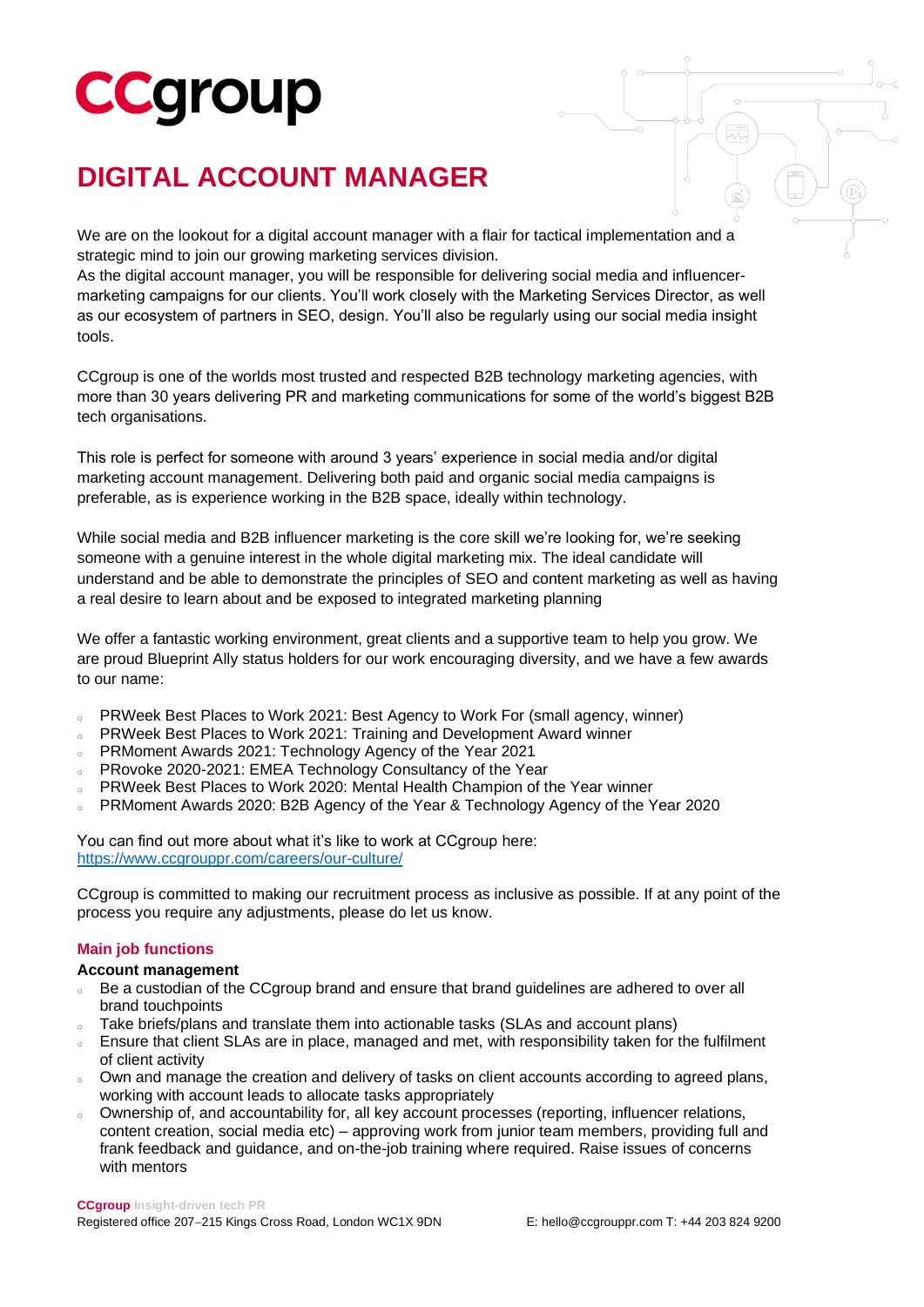## **CCGroup**

- <sup>o</sup> Leadership of account team meetings and client calls/meetings
- Ensure account profitability i.e. monitoring servicing levels on an ongoing basis
- o Plan and prioritise marketing campaigns using an integrated, multi-channel approach to drive awareness, increase website traffic and capture new leads, meeting the goals outlined

#### **Social media & influencer marketing**

- o Create social media channel plans and content calendars
- <sup>o</sup> Conduct social media audits
- o Create creative asset briefs for platform-specific content
- Manage and optimise paid and organic social media channel campaigns in real-time
- Copy creation for social media channels (LinkedIn, Twitter, Facebook)
- Monitor the performance of campaigns and content against KPIs and benchmarks, providing datadriven insights and recommendations for improvements
- <sup>o</sup> Use of social listening tools to provide data analysis and insight
- Brief suppliers, negotiate rates and organise quotes

#### **Integrated marketing planning**

- Support the Marketing Services director on the delivery of diagnostic and strategic marketing services projects (e.g. brand audits, etc)
- Lead on the aggregation and analysis of digital platform data (primarily social, SEO and google analytics data) to derive actionable user and customer insights

#### **Skills & knowledge development**

- Demonstrate a good understanding of the marketing mix
- Demonstrate willingness to learn about and immerse yourself in the creation and delivery of integrated marketing strategy
- Attend B2B marketing industry and technology-related events
- Stay up to date with B2B marketing techniques and ensure we are continually adhering to industry best practice

#### **Desired experience**

- A strong track record and at least three years' experience in B2B social media and influencer account management
- o Previous experience of working in a similar B2B role (agency or in-house)
- A solid understanding of the marketing mix and the role PR plays in it
- **Experience of the wider digital marketing mix**
- Understanding and experience of SEO fundamentals
- <sup>o</sup> Willingness to contribute to digital marketing strategy
- <sup>o</sup> Experience and knowledge of the B2B technology sector
- <sup>o</sup> Excellent written and verbal communication skills
- Strategically minded and insight-driven

#### **Salary: £33,000 – £40,000 per annum, plus up to 5% all staff bonus**

#### **More great stuff about working at CCgroup:**

#### **Benefits**

- **Elexible working & work from home**
- $\epsilon$  Early & late passes (arrive 3 hours late or leave 3 hours early once a month)
- Annual wellbeing allowance to spend on whatever makes you feel good!
- Monthly social events including Summer and Christmas parties
- 3% Contributory pension
- Access to external training
- Access to our wellbeing support service for mental & physical health
- Quarterly awards
- Competitive holiday allowance with additional days off for Christmas

**CCgroup Insight-driven tech PR**

Registered office 207−215 Kings Cross Road, London WC1X 9DNF E: hello@ccgrouppr.com T: +44 203 824 9200